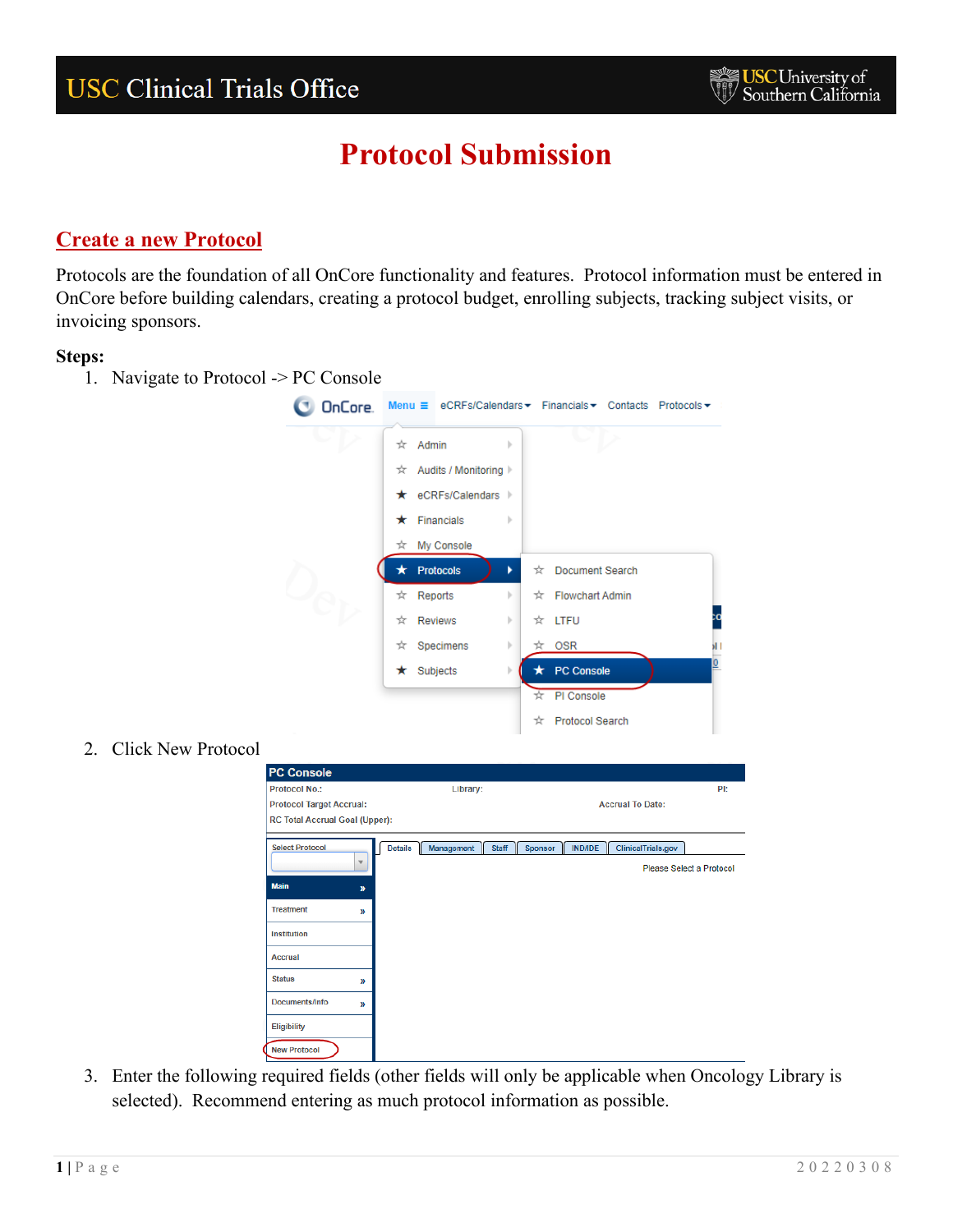| <b>New Protocol</b>                 |                                |                                                                      |                                 |                                                  |                                                                   |                                  |                                | $\overline{?}$        |
|-------------------------------------|--------------------------------|----------------------------------------------------------------------|---------------------------------|--------------------------------------------------|-------------------------------------------------------------------|----------------------------------|--------------------------------|-----------------------|
| <b>Protocol Details</b>             |                                |                                                                      |                                 |                                                  |                                                                   |                                  |                                |                       |
| Protocol No.*                       | <b>LES-TRAIN</b>               |                                                                      |                                 | <b>NCT</b><br>Number                             | NCT12345678                                                       |                                  |                                |                       |
| Library*                            | $\pmb{\mathrm{v}}$<br>Oncology |                                                                      |                                 |                                                  |                                                                   | Department <sup>*</sup>          | <b>CANCER CENTER</b>           |                       |
| Organizational<br>Unit <sup>*</sup> | <b>USC Oncology</b>            | $\pmb{\mathrm{v}}$                                                   |                                 |                                                  |                                                                   |                                  |                                |                       |
| Title* DT4                          |                                | This is a test protocol to use for training purpose.                 |                                 |                                                  | 3948 character(s) remaining                                       |                                  |                                |                       |
| <b>Short Title</b>                  | This is a test protocol.       |                                                                      |                                 |                                                  |                                                                   |                                  |                                |                       |
| Objectives                          |                                |                                                                      |                                 |                                                  | 4000 character(s) remaining                                       |                                  |                                |                       |
| Phase <sup>DT4</sup>                | П                              | ۷.<br>Scope                                                          | ۷.                              | Age*                                             | Adults<br>$\pmb{\mathrm{v}}$                                      | Consent at<br>Age of<br>Majority | $\boldsymbol{\mathrm{v}}$      |                       |
| Drug<br>Accountability              | $\pmb{\mathrm{v}}$             | Investigator<br>Initiated<br>Protocol*DT4                            | No v                            | Involves<br>Therapy                              | $\blacktriangledown$                                              | Exclude<br>Protocol On<br>Web    | 0                              |                       |
| Open For<br><b>Affiliates Only</b>  | $\pmb{\mathrm{v}}$             | Summary<br>Accrual Info.<br>Only                                     | $\pmb{\mathrm{v}}$              | Protocol<br>Type <sup>DT4*</sup>                 | <b>Treatment</b>                                                  | $\pmb{\mathrm{v}}$               |                                |                       |
| Cancer<br>Control                   | $\pmb{\mathrm{v}}$             | Cancer<br>Prevention                                                 | ۷.                              | Data<br>Table 4<br>Report<br>Type <sup>DT4</sup> | Ancillary or Correlative ▼                                        |                                  |                                |                       |
| Registration<br>Center              |                                | Involves<br>$\pmb{\mathrm{v}}$<br><b>Correlates or</b><br>Companions | $\pmb{\mathrm{v}}$              | Data<br>Monitoring                               | $\pmb{\mathrm{v}}$                                                | Adjuvant                         | $\pmb{\mathrm{v}}$             |                       |
| Includes<br>Specimen<br>Banking?    | 0                              | Companion<br>Study?                                                  | 0                               | Multi-site<br>Trial <sup>DT4</sup>               | No v                                                              | Investigational<br>Drug*         | No v                           |                       |
| <b>Precision Trial</b>              |                                | Precision<br><b>Trial</b><br>Classification                          | $\overline{\mathbf{v}}$         | Pilot <sup>DT4</sup>                             | No v                                                              | Investigational<br>Device*       | No v                           |                       |
| <b>Rare Disease</b>                 | $\pmb{\mathrm{v}}$             |                                                                      |                                 |                                                  |                                                                   |                                  |                                |                       |
|                                     | <b>Accrual Information</b>     |                                                                      |                                 |                                                  |                                                                   |                                  |                                | Not Applicable $\Box$ |
|                                     | Protocol Target Accrual*DT4    | 150                                                                  |                                 | RC Total Accrual Goal (Lower) <sup>DT4</sup>     | 70                                                                |                                  | RC Total Accrual Goal (Upper)* | 120                   |
|                                     | <b>RC Annual Accrual Goal</b>  |                                                                      |                                 |                                                  | <b>Affiliate Accrual Goal</b>                                     |                                  | Accrual Duration (Months)*     | 24                    |
|                                     |                                |                                                                      |                                 |                                                  |                                                                   |                                  |                                |                       |
|                                     |                                | <b>Completion Dates</b>                                              | <b>Primary Completion Date*</b> | 05/11/2024                                       | ○ Actual ● Anticipated<br>殿                                       |                                  |                                |                       |
|                                     |                                |                                                                      | <b>Study Completion Date</b>    |                                                  | $\bigcirc$ Actual $\bigcirc$ Anticipated<br>戰                     |                                  |                                |                       |
|                                     |                                |                                                                      |                                 |                                                  |                                                                   |                                  |                                |                       |
|                                     |                                |                                                                      |                                 |                                                  | Copyright© 2001-2020 Forte Research Systems. All rights reserved. |                                  |                                | Submit<br>Clear       |

**Protocol No** – enter the protocol number as it appears on the Protocol. *Exception: Departments may use other identifier or other generic number for investigator authored clinical trials only.* For CDA submission, enter CDA- then protocol number.

**NCT Number (National Clinical Trial)** - can be found on [www.clinicaltrials.gov](http://www.clinicaltrials.gov/) (ex: NCT12345678)

**Library** – Oncology (enables the NCI Data Table 4 reporting fields, part of the CCSG reporting)

– Non-Oncology (non-cancer trials)

**Department** – select the department where the PI belongs

**Organizational Unit** – USC Oncology (study is under/managed by CISO)

– USC Non-Oncology (study not handled by CISO)

**Title** – copy as written on Protocol header/face sheet

**Short Title** – short version of the Title

**Phase** – select from the drop-down

**Age** – select from the drop-down (Adults, Children, Both)

**Investigator Initiated Protocol** – Yes or No

**Protocol Type** – select from the drop-down

**Data Table 4 Report Type** – select from the drop-down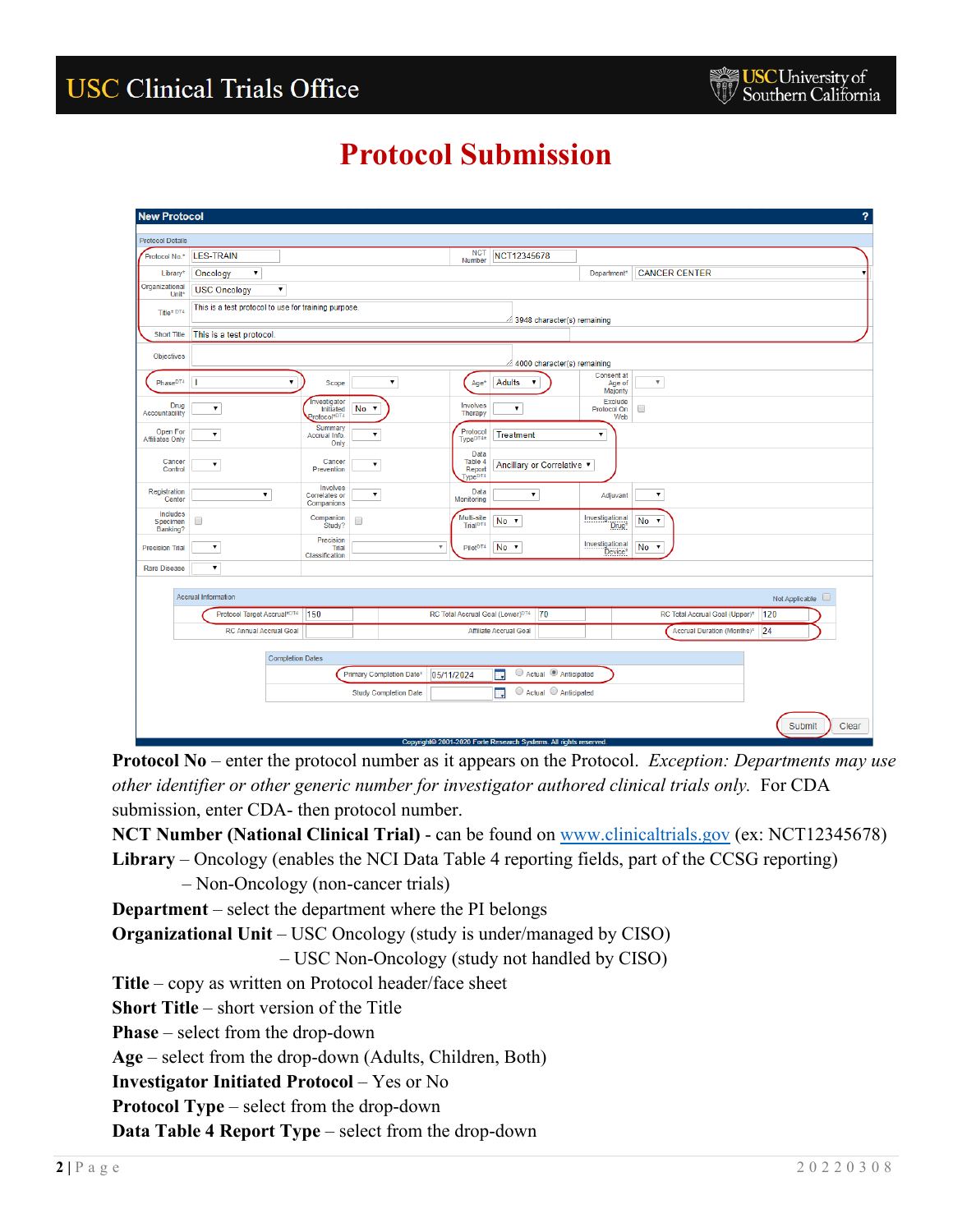**Multi-Site Trial** – Yes or No

**Investigation Drug** – Yes or No or N/A

**Pilot** – Yes or No

**Investigational Device** – Yes or No or N/A

**Protocol Target Accrual** – enter the number of subjects to accrue for the protocol

**RC Total Accrual Goal (Lower)** – enter the maximum number of subjects to accrue for the research center running the protocol

**RC Total Accrual Goal (Upper)** – enter the maximum number of subjects to accrue for the research center running the protocol

**Accrual Duration (Months)** – enter the estimated number of months the protocol will be accepting subject to accrue

**Primary Completion Date** – enter the date the final subject was examined or received an intervention. For active studies, select Anticipated and specify the expected completion date. Upon study completion, select Actual and update the date if necessary.

- 4. Click Submit
- 5. Navigate to Main -> Management
- 6. Click Update

| ★ PC Console                        |                                                 |                          |                |                                    |                           |                                               |      |                         | $\overline{?}$                    |
|-------------------------------------|-------------------------------------------------|--------------------------|----------------|------------------------------------|---------------------------|-----------------------------------------------|------|-------------------------|-----------------------------------|
| <b>Protocol No.: LES-TRAIN</b>      |                                                 | <b>Library: Oncology</b> |                |                                    |                           | PI:                                           |      |                         | Sponsor:                          |
| <b>Protocol Target Accrual: 150</b> |                                                 |                          |                | <b>Accrual To Date: 0</b>          |                           |                                               |      |                         | <b>Protocol Status: NEW</b>       |
| RC Total Accrual Goal (Upper): 120  |                                                 |                          |                |                                    |                           |                                               |      |                         | <b>IRB Expiration:</b>            |
|                                     |                                                 |                          |                |                                    |                           |                                               |      |                         |                                   |
| <b>Select Protocol</b>              | <b>Details</b><br>Management                    | <b>Staff</b><br>Sponsor  | <b>IND/IDE</b> |                                    | ClinicalTrials.gov / CTRP |                                               |      |                         |                                   |
| <b>LES-TRAIN</b><br>$\mathbf v$     | <b>Management Details</b>                       |                          |                |                                    |                           |                                               |      |                         | History                           |
| Main<br>w                           | <b>IRB No.</b>                                  |                          |                | Pharmacy No.                       |                           | <b>Priority Score</b>                         |      |                         |                                   |
| <b>Treatment</b><br>»               | CIC/PRMC No.                                    |                          |                | <b>CIC/PRMC Review</b><br>Required |                           | <b>DSMC Review</b><br>Frequency (months)      |      |                         |                                   |
|                                     | <b>CTU Participation</b>                        | No                       |                | CTU No.                            |                           | CTU Approval Date                             |      |                         | CTU Category                      |
| Institution                         | PDQ No.                                         |                          |                | <b>NCI Trial ID</b>                |                           | CTMS Export No                                |      |                         |                                   |
| <b>Accrual</b>                      |                                                 |                          |                |                                    |                           |                                               |      |                         |                                   |
| <b>Status</b><br>»                  | Comments                                        |                          |                |                                    |                           |                                               |      |                         |                                   |
| <b>Reviews</b><br>»                 | Coding Scheme   CTCAE v5.0                      |                          |                | Generate Research ID No            |                           | <b>Automated Sequence</b>                     | No.  | <b>No</b>               | Use<br>Randomization<br>Algorithm |
| Documents/Info<br>$\mathcal{Y}$     | Internal Account No.                            |                          |                | Hospital Account No.               |                           | <b>Allow Duplicate</b><br>Enrollment?         |      | <b>No</b>               |                                   |
| Eligibility                         | Allow On Treatment date to be entered before On | Study date               | No             |                                    |                           | Populate On Follow-Up Date with Off Treatment | Date | <b>No</b>               |                                   |
| <b>Notifications</b>                |                                                 |                          |                |                                    |                           |                                               |      |                         |                                   |
|                                     | <b>Administrative Groups</b>                    |                          |                |                                    |                           |                                               |      |                         |                                   |
| <b>Conclusions</b>                  | Program Areas                                   | <b>Status</b>            |                | <b>Oncology Group</b>              |                           |                                               |      | <b>Management Group</b> |                                   |
| <b>Deviations</b>                   |                                                 | No information entered   |                |                                    | No information entered    |                                               |      | No information entered  |                                   |
| <b>New Protocol</b>                 |                                                 |                          |                |                                    |                           |                                               |      |                         |                                   |
|                                     |                                                 |                          |                |                                    |                           |                                               |      |                         |                                   |
|                                     | Flowchart                                       |                          |                |                                    |                           |                                               |      |                         |                                   |
|                                     | Flowchart                                       | Path                     |                |                                    |                           |                                               |      |                         |                                   |
|                                     |                                                 |                          |                |                                    | No information entered    |                                               |      |                         |                                   |
|                                     |                                                 |                          |                |                                    |                           |                                               |      |                         |                                   |
|                                     |                                                 |                          |                |                                    |                           |                                               |      |                         | Update                            |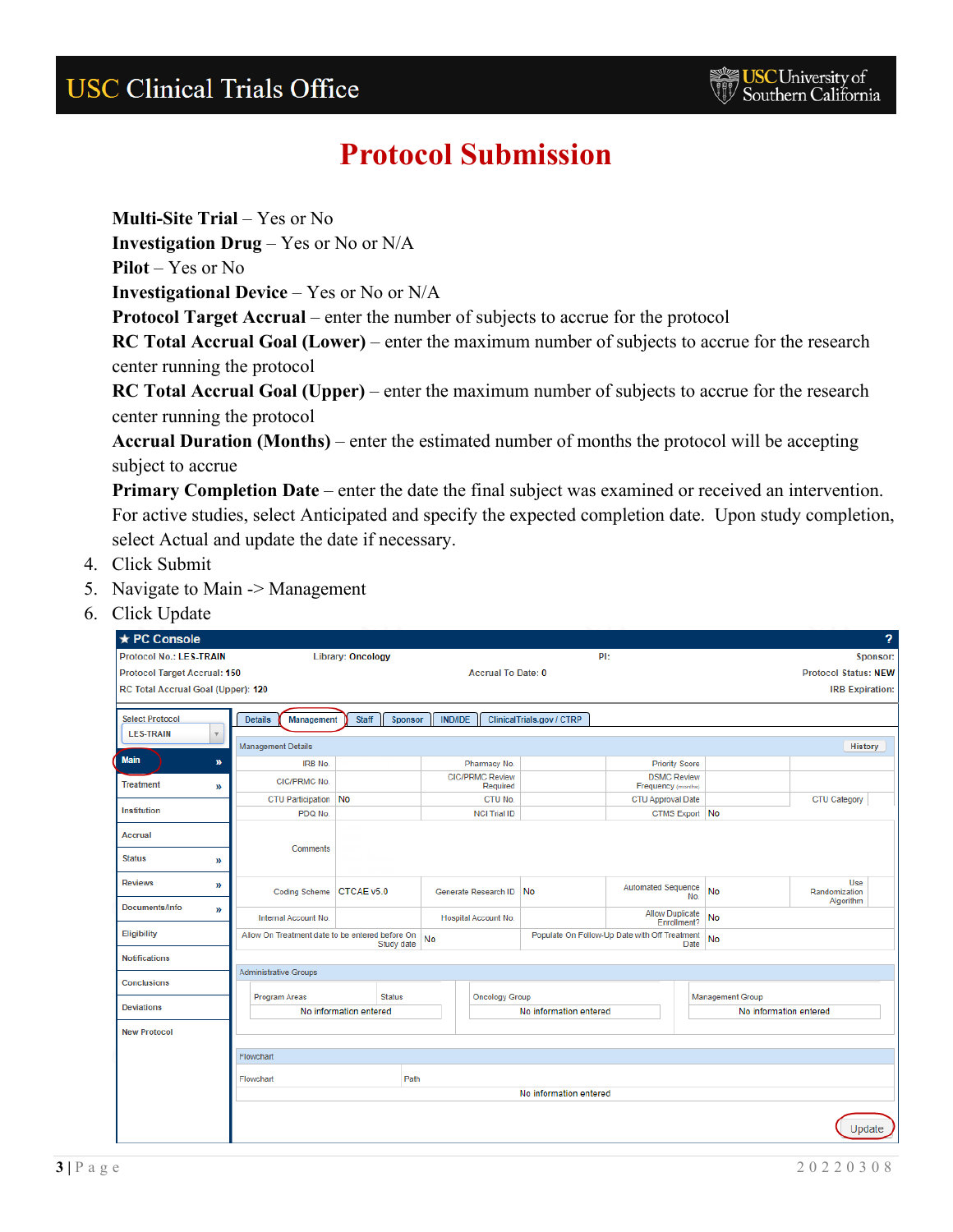- 7. Enter the following fields
- 8. Click Submit

| ★ PC Console                        |                                                 |                          |                                       |                                     |                                 |                                 |                                         |                               | 2                           |
|-------------------------------------|-------------------------------------------------|--------------------------|---------------------------------------|-------------------------------------|---------------------------------|---------------------------------|-----------------------------------------|-------------------------------|-----------------------------|
| <b>Protocol No.: LES-TRAIN</b>      |                                                 | <b>Library: Oncology</b> |                                       |                                     | PI:                             |                                 |                                         |                               | Sponsor:                    |
| <b>Protocol Target Accrual: 150</b> |                                                 |                          |                                       | <b>Accrual To Date: 0</b>           |                                 |                                 |                                         |                               | <b>Protocol Status: NEW</b> |
| RC Total Accrual Goal (Upper): 120  |                                                 |                          |                                       |                                     |                                 |                                 |                                         |                               | <b>IRB Expiration:</b>      |
|                                     |                                                 |                          |                                       |                                     |                                 |                                 |                                         |                               |                             |
| <b>Select Protocol</b>              | <b>Details</b><br>Management                    | <b>Staff</b><br>Sponsor  | <b>IND/IDE</b>                        | ClinicalTrials.gov / CTRP           |                                 |                                 |                                         |                               |                             |
| <b>LES-TRAIN</b><br>$\mathbf{v}$    | <b>Management Details</b>                       |                          |                                       |                                     |                                 |                                 |                                         |                               |                             |
| <b>Main</b><br>»                    | HS-20-12345<br><b>IRB No.</b>                   |                          | Pharmacy<br>No.                       |                                     |                                 | Priority<br>Score               |                                         |                               |                             |
| <b>Treatment</b><br>$\mathcal{Y}$   | <b>CIC/PRMC</b><br>No.                          |                          | <b>CIC/PRMC</b><br>Review<br>Required | ,                                   | Frequency                       | <b>DSMC</b><br><b>Review</b>    |                                         |                               |                             |
| <b>Institution</b>                  | CTU<br>No.                                      |                          |                                       |                                     |                                 | (months)<br><b>CTU</b>          | 靈                                       | <b>CTU</b>                    | $\pmb{\mathrm{v}}$          |
| <b>Accrual</b>                      | Participation*                                  |                          | CTU No.                               |                                     |                                 | Approval<br>Date<br><b>CTMS</b> |                                         | Category                      |                             |
| <b>Status</b><br>»                  | PDQ No.                                         |                          | <b>NCI Trial ID</b>                   |                                     |                                 | O<br>Export                     |                                         |                               |                             |
| <b>Reviews</b><br>»                 | Contact:<br>Name<br>Comments<br><b>Address</b>  |                          |                                       |                                     |                                 |                                 | $\Delta$<br>п<br>$\overline{\mathbf v}$ |                               |                             |
| Documents/Info<br>$\mathcal{Y}$     | <b>Phone Number</b>                             |                          |                                       |                                     |                                 |                                 | /1                                      |                               |                             |
| <b>Eligibility</b>                  | Coding<br>CTCAE v5.0 ▼<br>Scheme                |                          | Generate<br>Research<br>ID            | No<br>7                             | Automated<br>Sequence           | No<br>No.                       | $\pmb{\mathrm{v}}$                      | Use<br>Randomize<br>Algorithm | $\pmb{\mathrm{v}}$          |
| <b>Notifications</b>                | Internal<br>Account No.                         |                          | <b>Hospital</b><br>Account<br>No.     |                                     | <b>Duplicate</b><br>Enrollment? | Allow<br>0                      |                                         |                               |                             |
| <b>Conclusions</b>                  | Allow On Treatment date to be entered before On | Study date               | $\Box$                                | Populate On Follow-Up Date with Off | <b>Treatment Date</b>           | $\Box$                          |                                         |                               |                             |
| <b>Deviations</b>                   |                                                 |                          |                                       |                                     |                                 |                                 |                                         |                               |                             |
| <b>New Protocol</b>                 | <b>Administrative Groups</b>                    |                          |                                       |                                     |                                 |                                 |                                         |                               |                             |
|                                     | Program Areas <sup>DT4</sup>                    | <b>Status</b><br>Primary | <b>Delete</b>                         | <b>Oncology Group</b>               | Primary                         | <b>Delete</b>                   | <b>Management Group</b>                 | Primary                       | <b>Delete</b>               |
|                                     |                                                 | No information entered   |                                       | No information entered              |                                 |                                 |                                         | No information entered        |                             |
|                                     |                                                 | <b>Select</b>            |                                       |                                     |                                 | <b>Select</b>                   |                                         |                               | <b>Select</b>               |
|                                     |                                                 |                          |                                       |                                     |                                 |                                 |                                         |                               |                             |
|                                     | Flowchart                                       |                          |                                       |                                     |                                 |                                 |                                         |                               | Add                         |
|                                     | Flowchart                                       | Path                     |                                       |                                     |                                 |                                 |                                         |                               | Delete?                     |
|                                     |                                                 |                          |                                       | No information entered              |                                 |                                 |                                         |                               |                             |
|                                     |                                                 |                          |                                       |                                     |                                 |                                 |                                         | Submit<br>Clear               | Close                       |

**IRB No** – enter "CENTRAL" or "LOCAL" and IRB No. (CENTRAL HS-12-000123) (not required for CDA submission)

**CTU Participation** – Yes or No (It is essential that this be identified at study submission to avoid delays and so that CTU procedures may be accounted for when building calendar. If CTU services is needed, complete and upload CTU Services Order Form along with your application. The form can be downloaded from **[https://sc-ctsi.org/resources/ctms.](https://sc-ctsi.org/resources/ctms)** Additionally, CTU personnel can participate in the kick-off meeting and assist in streamlining budget negotiations)

**Comments** – enter the following information, Sponsor/CRO contact information (name, address, phone number, email address). If the study has all billable procedure being fully paid by the sponsor, please enter "ALL PROCEDURES BILLED TO SPONSOR – ABBREVIATED MCA REQUESTED." This will expedite review.

**Generate Research ID** – select Yes **Automated Sequence No** – select No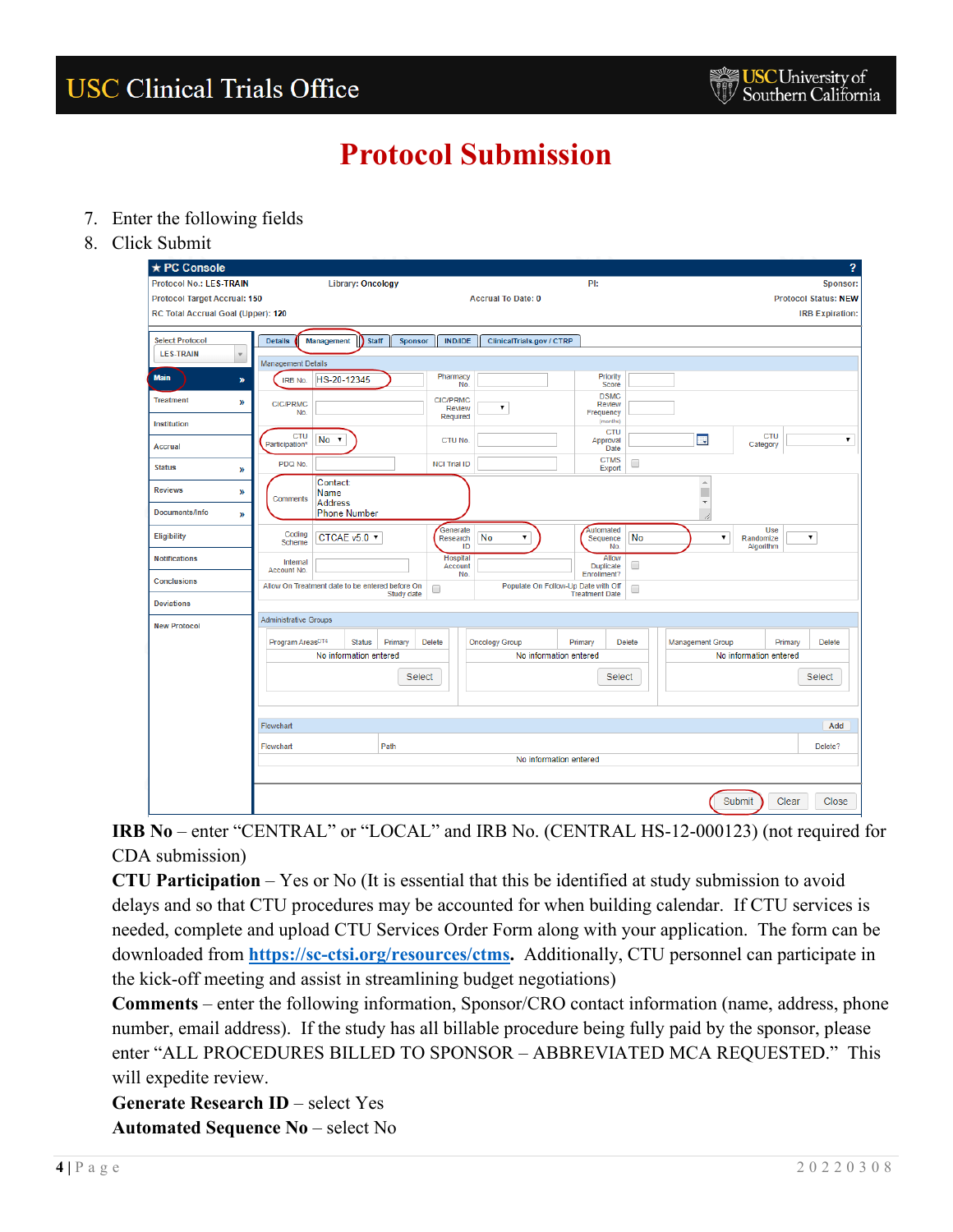- 9. Navigate to Main -> Staff
- 10. Click Update

| л.                                            |                                                     |                  |                                             |                                |                                  |                         |                             |
|-----------------------------------------------|-----------------------------------------------------|------------------|---------------------------------------------|--------------------------------|----------------------------------|-------------------------|-----------------------------|
| $\star$ PC Console                            |                                                     |                  |                                             |                                |                                  |                         | 2                           |
| <b>Protocol No.: LES-TRAIN</b>                | Library: Oncology                                   |                  |                                             | PI:                            |                                  |                         | Sponsor:                    |
| <b>Protocol Target Accrual: 150</b>           |                                                     |                  | <b>Accrual To Date: 0</b>                   |                                |                                  |                         | <b>Protocol Status: NEW</b> |
| RC Total Accrual Goal (Upper): 120            |                                                     |                  |                                             |                                |                                  |                         | <b>IRB Expiration:</b>      |
| <b>Select Protocol</b>                        | <b>Details</b><br><b>Staff</b><br><b>Management</b> | Sponsor<br>D     | ClinicalTrials.gov / CTRP<br><b>IND/IDE</b> |                                |                                  |                         |                             |
| <b>LES-TRAIN</b><br>$\boldsymbol{\mathrm{v}}$ | <b>Protocol Staff</b>                               |                  |                                             |                                |                                  |                         |                             |
| <b>Main</b><br>$\boldsymbol{y}$               |                                                     |                  |                                             | View Staff Organization Access |                                  | Hide Affiliates         | Active Staff Only           |
| <b>Treatment</b><br>»                         | Role                                                | <b>Last Name</b> | <b>First Name</b>                           | Middle Name                    | Organization                     |                         | Select<br>All None          |
| Institution                                   | <b>Protocol Creator</b>                             | Chung            | Leslie                                      |                                | <b>Office of Clinical Trials</b> |                         |                             |
|                                               |                                                     |                  |                                             |                                |                                  |                         |                             |
| Accrual                                       |                                                     |                  |                                             |                                |                                  | <b>View Attachments</b> | Update                      |
| <b>Status</b><br>W                            |                                                     |                  |                                             |                                |                                  |                         |                             |
|                                               |                                                     |                  |                                             |                                |                                  |                         |                             |

- 11. Select Staff Role
- 12. Search for Staff Name
- 13. Click Add

| Auu                                        |                                                         |                   |                           |                                |                         |       |                                  |
|--------------------------------------------|---------------------------------------------------------|-------------------|---------------------------|--------------------------------|-------------------------|-------|----------------------------------|
| <b>Details</b><br>Management               | <b>Staff</b><br>$\mathbb{I}$<br>Sponsor<br>$\mathbf{I}$ | IND/IDE           | ClinicalTrials.gov / CTRP |                                |                         |       |                                  |
| Protocol Staff                             |                                                         |                   |                           |                                | <b>Select Team</b>      |       | <b>New Contact</b>               |
| Role<br>Principal Investigator<br><b>v</b> | <b>Staff Name</b><br>Chung, Leslie                      |                   | <b>Start Date</b>         | H,                             |                         |       |                                  |
|                                            |                                                         |                   |                           |                                |                         |       | Add                              |
|                                            |                                                         |                   |                           | View Staff Organization Access | Hide Affiliates         |       | Active Staff Only                |
| ▲<br>Role                                  | <b>Last Name</b>                                        | <b>First Name</b> | Middle Name               | Organization                   |                         | Edit  | <b>Select</b><br><b>All None</b> |
| <b>Protocol Creator</b>                    | Chung                                                   | Leslie            |                           | Office of Clinical Trials      |                         | Edit  | O                                |
|                                            |                                                         |                   |                           |                                |                         |       |                                  |
|                                            |                                                         |                   |                           |                                | <b>View Attachments</b> | Clear | Close                            |

- 14. Repeat 11-13 for each staff role (Principal Investigator, Co-Investigator, Research Coordinator, Financial Personnel)
- 15. Click Close

| <b>Details</b><br>Management  | <b>Staff</b>      | Sponsor             | <b>IND/IDE</b> |                   | ClinicalTrials.gov / CTRP |    |                                  |                         |       |                           |
|-------------------------------|-------------------|---------------------|----------------|-------------------|---------------------------|----|----------------------------------|-------------------------|-------|---------------------------|
| <b>Protocol Staff</b>         |                   |                     |                |                   |                           |    |                                  | <b>Select Team</b>      |       | <b>New Contact</b>        |
| Role                          | <b>Staff Name</b> |                     |                |                   | <b>Start Date</b>         |    |                                  |                         |       |                           |
| Type here to search           | Ы                 | Type here to search |                | ×                 |                           | H. |                                  |                         |       |                           |
|                               |                   |                     |                |                   |                           |    |                                  |                         |       | Add                       |
|                               |                   |                     |                |                   |                           |    | View Staff Organization Access   | Hide Affiliates         |       | Active Staff Only √       |
| Role                          | ۸                 | <b>Last Name</b>    |                | <b>First Name</b> | Middle Name               |    | Organization                     |                         | Edit  | <b>Select</b><br>All None |
| <b>Principal Investigator</b> |                   | Chung               | Leslie         |                   |                           |    | <b>Office of Clinical Trials</b> |                         | Edit  |                           |
| <b>Protocol Creator</b>       |                   | Chung               | Leslie         |                   |                           |    | <b>Office of Clinical Trials</b> |                         | Edit  | □                         |
|                               |                   |                     |                |                   |                           |    |                                  |                         |       |                           |
|                               |                   |                     |                |                   |                           |    |                                  | <b>View Attachments</b> | Clear | Close                     |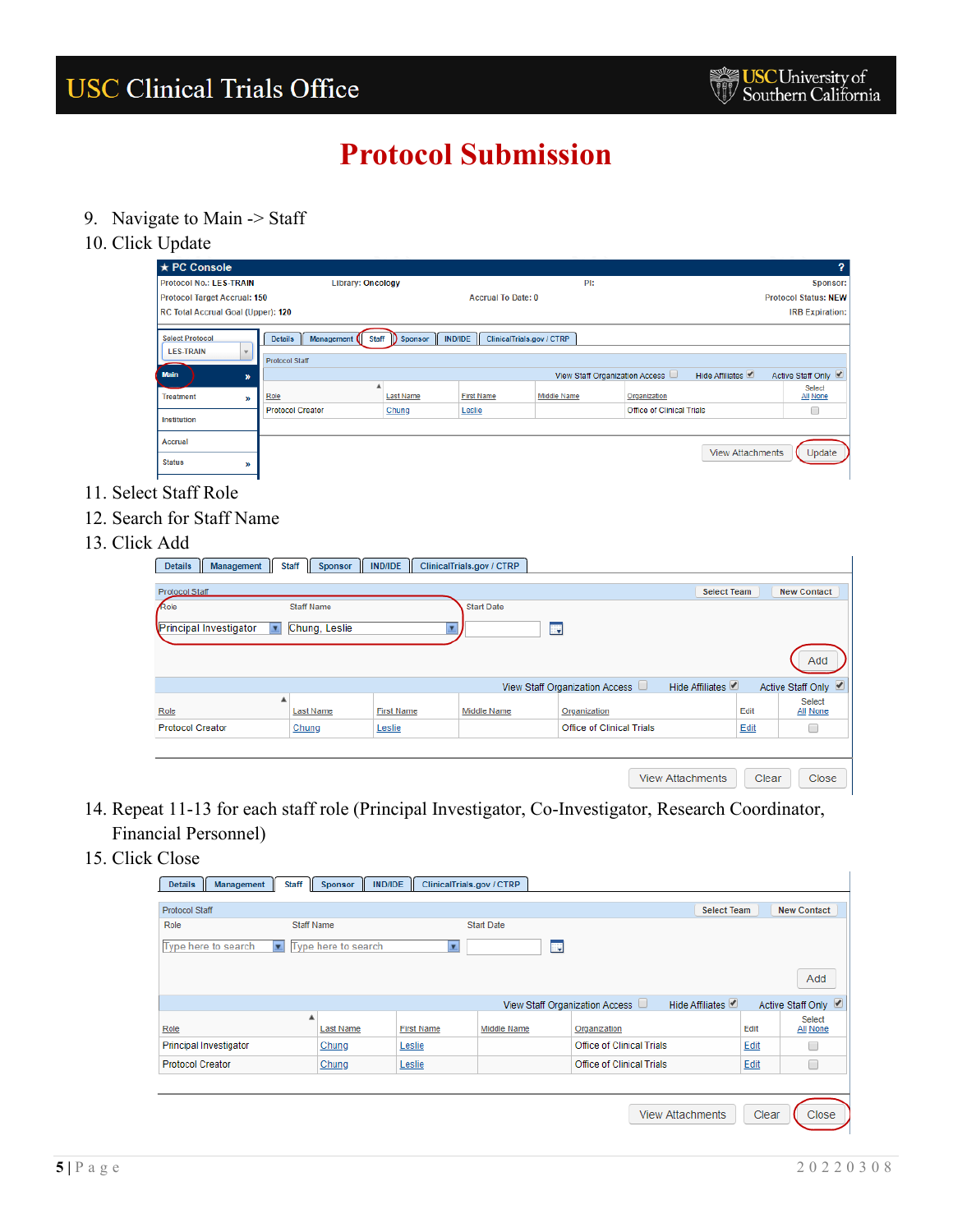- 16. Navigate to Main -> Sponsor
- 17. Click Update

| ★ PC Console                                         |                             |                                  |                           |                           |                               |                     |       |    | 2                           |
|------------------------------------------------------|-----------------------------|----------------------------------|---------------------------|---------------------------|-------------------------------|---------------------|-------|----|-----------------------------|
| <b>Protocol No.: LES-TRAIN</b>                       |                             | <b>Library: Oncology</b>         |                           |                           | PI: Chung, Leslie             |                     |       |    | Sponsor:                    |
| <b>Protocol Target Accrual: 150</b>                  |                             |                                  | <b>Accrual To Date: 0</b> |                           |                               |                     |       |    | <b>Protocol Status: NEW</b> |
| RC Total Accrual Goal (Upper): 120                   |                             |                                  |                           |                           |                               |                     |       |    | <b>IRB Expiration:</b>      |
| <b>Select Protocol</b><br><b>LES-TRAIN</b><br>$\sim$ | <b>Details</b>              | Management<br>Staff (<br>Sponsor | <b>NND/IDE</b>            | ClinicalTrials.gov / CTRP |                               |                     |       |    |                             |
|                                                      | <b>Sponsor Details</b>      |                                  |                           |                           |                               |                     |       |    | History                     |
| <b>Main</b><br>$\boldsymbol{v}$                      |                             |                                  |                           |                           |                               | Grant/Contract      |       |    |                             |
| <b>Treatment</b><br>»                                | Sponsor                     | Sponsor Protocol No.             | Role(s)                   | Principal<br>Sponsor      | Grant No.<br>[Fund Acct. No.] | <b>NIH/NCI Info</b> | Title | PI | Department                  |
| Institution                                          |                             |                                  |                           |                           | No information entered        |                     |       |    |                             |
| Accrual                                              | Data Table 4 Report Setting |                                  |                           |                           |                               |                     |       |    |                             |
| <b>Status</b><br>y)                                  |                             | Sponsor type override            |                           |                           |                               |                     |       |    |                             |
| <b>Reviews</b><br>y)                                 |                             |                                  |                           |                           |                               |                     |       |    | Update                      |
| Documents/Info<br>))                                 |                             |                                  |                           |                           |                               |                     |       |    |                             |
| $T-1$                                                | $\cdots$                    | $\sqrt{1}$ n                     | $\sim$                    |                           |                               |                     |       |    |                             |

#### 18. Click Add Sponsor (see *Identifying the Proper Sponsor*)

| <b>Sponsor Details</b>      |                                     |         | <b>Add Sponsor</b><br><b>Create Sponsor</b>    |
|-----------------------------|-------------------------------------|---------|------------------------------------------------|
| Sponsor <sup>DT4</sup>      | Sponsor Protocol No. <sup>DT4</sup> | Role(s) | Principal<br>Sponsor <sup>DT4</sup><br>Delete? |
|                             | No information entered              |         |                                                |
|                             |                                     |         |                                                |
| Data Table 4 Report Setting |                                     |         |                                                |
| Sponsor type override       | -                                   |         |                                                |
|                             |                                     |         |                                                |

- 19. Search for an existing sponsor from the drop-down. If the sponsor is not available from the drop-down selection, email [oncoresupport@med.usc.edu](mailto:oncoresupport@med.usc.edu) to request to add.
- 20. Click Add

| Staff<br><b>Details</b><br><b>Management</b><br><b>Sponsor Details</b> | Sponsor    IND/IDE   ClinicalTrials.gov / CTRP |         |                                  |         |            |
|------------------------------------------------------------------------|------------------------------------------------|---------|----------------------------------|---------|------------|
|                                                                        | Search for existing sponsor to add: abbott     |         |                                  |         | Add Cancel |
| Sponsor <sup>DT4</sup>                                                 | Sponsor Protocol No.DT4                        | Role(s) | Principal Sponsor <sup>DT4</sup> | Delete? |            |
|                                                                        | No information entered                         |         |                                  |         |            |
| Data Table 4 Report Setting                                            |                                                |         |                                  |         |            |
| Sponsor type override                                                  |                                                |         |                                  |         |            |
|                                                                        |                                                |         |                                  |         |            |
|                                                                        |                                                |         | Submit                           | Clear   | Close      |

- 21. Enter Sponsor Protocol No (not required for CDA submission)
- 22. Check Principal Sponsor (although multiple sponsors can be added, the Principal Sponsor checkbox should be selected for the prime source of funding).
- 23. Click Submit

| <b>Details</b><br>Management<br>$\blacksquare$ | <b>Staff</b><br>IND/IDE<br>ClinicalTrials.gov / CTRP<br>Sponsor |         |                                                |                |
|------------------------------------------------|-----------------------------------------------------------------|---------|------------------------------------------------|----------------|
| <b>Sponsor Details</b>                         |                                                                 |         |                                                |                |
|                                                | Search for existing sponsor to add: Type here to search         |         |                                                | Add Cancel     |
| Sponsor <sup>DT4</sup>                         | Sponsor Protocol No.DT4                                         | Role(s) | Principal<br>Sponsor <sup>DT4</sup><br>Delete? |                |
| abbott                                         | Sponsor No 12345                                                | Edit    | 0<br>$\overline{\mathcal{L}}$                  | Grant/Contract |
| Data Table 4 Report Setting                    |                                                                 |         |                                                |                |
| Sponsor type override                          | $\pmb{\mathrm{v}}$                                              |         |                                                |                |
|                                                |                                                                 |         |                                                |                |
|                                                |                                                                 |         | Submit<br>Clear                                | Close          |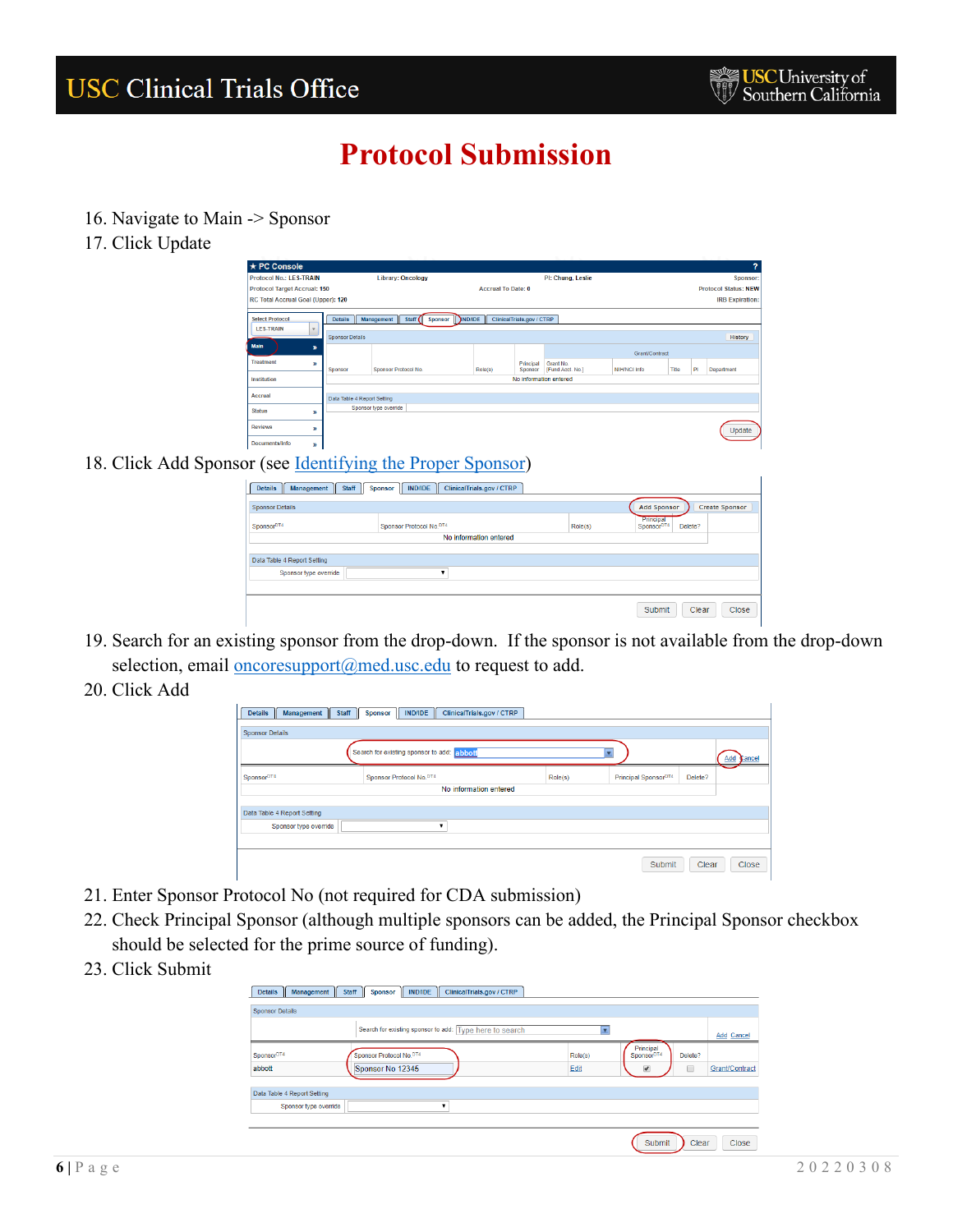- 24. Repeat 18-20 to add additional sponsor or CRO, once added, click on Edit for the corresponding sponsor
- 25. Select a Sponsor Role
- 26. Click Submit

| Management<br><b>Details</b> | ClinicalTrials.gov / CTRP<br>Staff  <br>I IND/IDE<br>Sponsor |         |                       |                                       |         |                |                          |
|------------------------------|--------------------------------------------------------------|---------|-----------------------|---------------------------------------|---------|----------------|--------------------------|
| <b>Sponsor Details</b>       |                                                              |         |                       |                                       |         |                |                          |
|                              | Search for existing sponsor to add: Type here to search      |         |                       |                                       |         | Add Cancel     |                          |
| Sponsor <sup>DT4</sup>       | Sponsor Protocol No.DT4                                      | Role(s) |                       | Principal<br>Sponsor <sup>DT4</sup>   | Delete? |                |                          |
| abbott                       | Sponsor No 12345                                             | Edit    |                       | $\overline{\blacktriangledown}$       | $\Box$  | Grant/Contract |                          |
| <b>ABL Bio</b>               |                                                              | Edit    | Sponsor Role          |                                       |         |                |                          |
|                              |                                                              | Role    |                       |                                       |         |                | Select                   |
| Data Table 4 Report Setting  |                                                              |         | <b>Agent Source</b>   |                                       |         |                | ■                        |
| Sponsor type override        | $\overline{\mathbf{v}}$                                      |         | Co-Sponsor            |                                       |         |                | 0                        |
|                              |                                                              |         |                       | <b>Contract Research Organization</b> |         |                | $\overline{\mathcal{C}}$ |
|                              |                                                              |         | Data Analysis         |                                       |         |                | □                        |
|                              |                                                              | Design  |                       |                                       |         |                | 0                        |
|                              |                                                              |         | <b>Funding Source</b> |                                       |         |                | $\Box$                   |
|                              |                                                              |         | Sub-Site              |                                       |         |                | □                        |
|                              |                                                              |         |                       |                                       |         |                |                          |
|                              |                                                              |         |                       |                                       |         | Submit         | Close                    |

#### 27. Click Close

| <b>Sponsor Details</b>      |                                     |   |                                       |  |                                     | <b>Add Sponsor</b> | <b>Create Sponsor</b> |
|-----------------------------|-------------------------------------|---|---------------------------------------|--|-------------------------------------|--------------------|-----------------------|
| Sponsor <sup>DT4</sup>      | Sponsor Protocol No. <sup>DT4</sup> |   | Role(s)                               |  | Principal<br>Sponsor <sup>DT4</sup> | Delete?            |                       |
| abbott                      | Sponsor No 12345                    |   | Edit                                  |  | ✔                                   | □                  | Grant/Contract        |
| <b>ABL Bio</b>              |                                     |   | <b>Contract Research Organization</b> |  | O<br>۰                              |                    | Grant/Contract        |
|                             |                                     |   |                                       |  |                                     |                    |                       |
| Data Table 4 Report Setting |                                     |   |                                       |  |                                     |                    |                       |
|                             |                                     | ٠ |                                       |  |                                     |                    |                       |
|                             | Sponsor type override               |   |                                       |  |                                     |                    |                       |

28. Navigate to Documents/Info -> Attachments/Links (see [List of Essential Documents\)](#page-9-1)

### 29. Click Update

| ★ PC Console                                              |                                                                           |                           | $\overline{?}$                                                        |
|-----------------------------------------------------------|---------------------------------------------------------------------------|---------------------------|-----------------------------------------------------------------------|
| Protocol No.: LES-TRAIN                                   | <b>Library: Oncology</b>                                                  | PI: Chung, Leslie         | Sponsor: abbott                                                       |
| <b>Protocol Target Accrual: 150</b>                       |                                                                           | <b>Accrual To Date: 0</b> | <b>Protocol Status: NEW</b>                                           |
| RC Total Accrual Goal (Upper): 120                        |                                                                           |                           | <b>IRB Expiration:</b>                                                |
| <b>Select Protocol</b><br><b>LES-TRAIN</b><br>$\mathbf v$ | <b>Attachments/Links</b><br>FAQS<br>Archive/Notes<br>Link to External EDC |                           |                                                                       |
| Main<br>w                                                 | External EDC URL No information entered.                                  |                           |                                                                       |
| <b>Treatment</b><br>w                                     |                                                                           |                           |                                                                       |
| Institution                                               | <b>Protocol Attachments</b>                                               |                           |                                                                       |
| Accrual                                                   | File Name / URL<br>Document Type                                          | <b>Description</b>        | Created Created<br>Expiration<br>Version<br>Date<br>Date<br>Date User |
| <b>Status</b>                                             |                                                                           | No Records Found          |                                                                       |
| $\mathbf{v}$                                              |                                                                           |                           |                                                                       |
| <b>Reviews</b><br>w                                       |                                                                           |                           | Update                                                                |
| <b>Documents/Info</b><br>»                                |                                                                           |                           |                                                                       |
| Eligibility                                               |                                                                           |                           |                                                                       |
| <b>Notifications</b>                                      |                                                                           |                           |                                                                       |
| <b>Conclusions</b>                                        |                                                                           |                           |                                                                       |
| <b>Deviations</b>                                         |                                                                           |                           |                                                                       |
| <b>New Protocol</b>                                       |                                                                           |                           |                                                                       |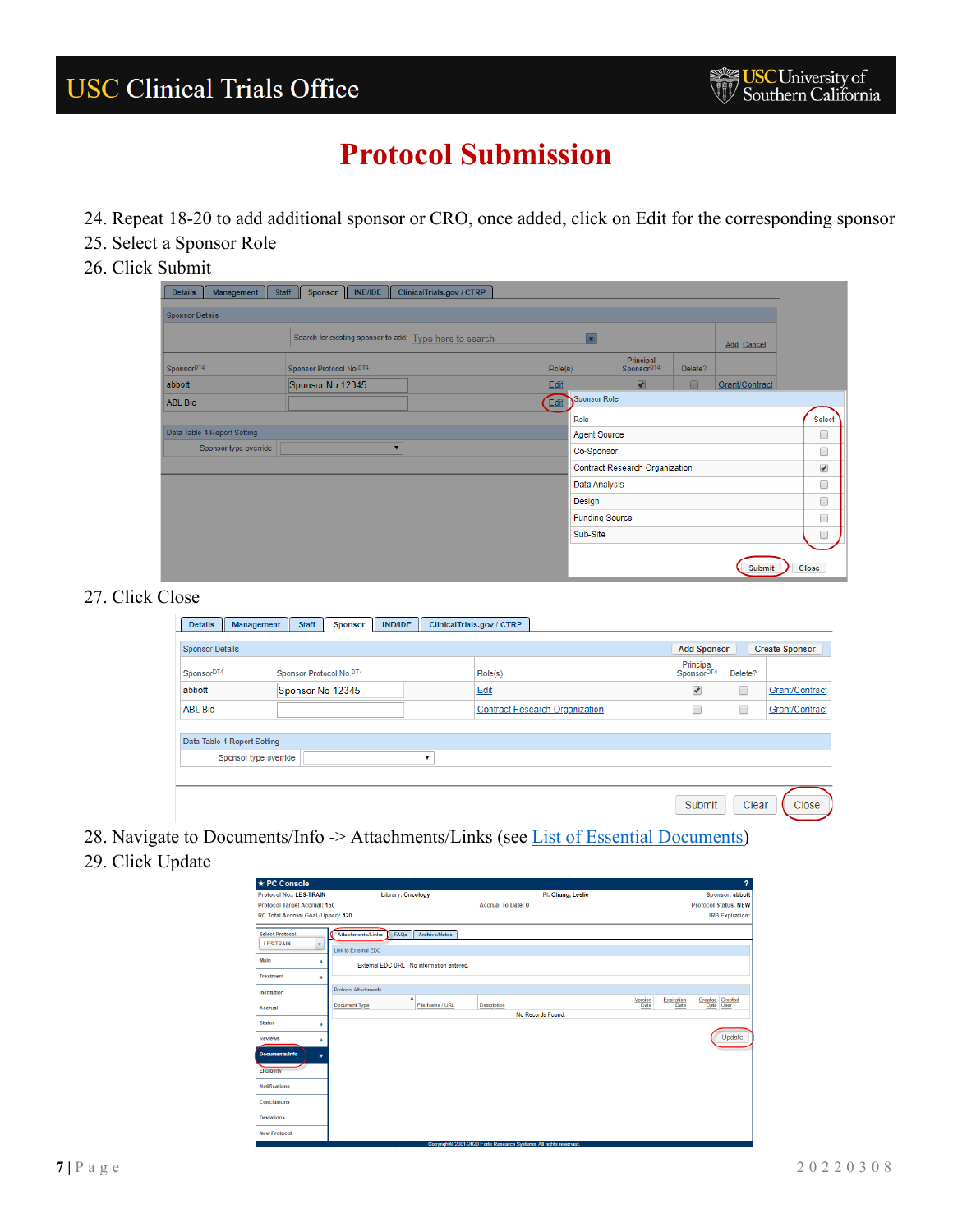#### 30. Click Add

| Attachments/Links   FAQs    | <b>Archive/Notes</b> |                    |  |                        |                           |                              |  |      |         |  |
|-----------------------------|----------------------|--------------------|--|------------------------|---------------------------|------------------------------|--|------|---------|--|
| Link to External EDC        |                      |                    |  |                        |                           |                              |  |      |         |  |
| <b>External EDC URL</b>     |                      |                    |  |                        |                           |                              |  |      |         |  |
| <b>Protocol Attachments</b> | Add                  |                    |  |                        |                           |                              |  |      |         |  |
| ▲<br><b>Document Type</b>   | File Name / URL      | <b>Description</b> |  | Version<br><b>Date</b> | Expiration<br><b>Date</b> | Created Created<br>Date User |  | Edit | Delete? |  |
| No Records Found.           |                      |                    |  |                        |                           |                              |  |      |         |  |
|                             |                      |                    |  |                        |                           |                              |  |      |         |  |

Submit Clear Close

- 31. Select Document Type from the drop-down
- 32. Enter Version Date of the document
- 33. Click File

| <b>Attachments/Links</b>    | FAQs | <b>Archive/Notes</b> |                    |   |                   |            |                          |                        |                                    |      |         |
|-----------------------------|------|----------------------|--------------------|---|-------------------|------------|--------------------------|------------------------|------------------------------------|------|---------|
| Link to External EDC        |      |                      |                    |   |                   |            |                          |                        |                                    |      |         |
| <b>External EDC URL</b>     |      |                      |                    |   |                   |            |                          |                        |                                    |      |         |
| <b>Add Attachment</b>       |      |                      |                    |   |                   |            |                          |                        |                                    |      |         |
| Protocol<br>Document Type   |      |                      |                    | ▼ | Version Date      | 02/11/2020 | $\overline{\phantom{a}}$ | <b>Expiration Date</b> |                                    |      | H.      |
| Attach a File or URL        |      |                      |                    |   |                   |            |                          |                        |                                    |      |         |
| Description                 |      |                      |                    |   |                   |            |                          |                        |                                    |      |         |
|                             |      |                      |                    |   |                   |            |                          |                        | Add                                |      | Cancel  |
| <b>Protocol Attachments</b> |      |                      |                    |   |                   |            |                          |                        |                                    |      | Add     |
| Document Type               | ▲    | File Name / URL      | <b>Description</b> |   |                   |            | Version<br>Date          | Expiration<br>Date     | Created<br>Created<br>Date<br>User | Edit | Delete? |
|                             |      |                      |                    |   | No Records Found. |            |                          |                        |                                    |      |         |
|                             |      |                      |                    |   |                   |            |                          |                        |                                    |      |         |

Submit Clear Close

- 34. Click Choose File
- 35. Search and select document to attach
- 36. Click Open

| <b>External EDC URL</b>                  | <b>O</b> Open                       |                                                          |                    |                                  |
|------------------------------------------|-------------------------------------|----------------------------------------------------------|--------------------|----------------------------------|
|                                          | $\rightarrow$ This PC > Downloads > |                                                          | $\vee$ 0           | Search Downloads<br>م            |
| <b>Add Attachment</b>                    | New folder<br>Organize $\star$      |                                                          |                    | 脂: ▼<br>ш<br>$\bullet$           |
| Protocol<br>Document Type                |                                     | Name                                                     | Date               | Siz<br>Type                      |
| Choose File No file che<br>Attach a File | <b>Cuick access</b>                 | <b>Audit</b>                                             | 4/3/2020 1:05 PM   | File folder                      |
|                                          | Downloads                           | <b>Data Science</b>                                      | 3/20/2020 9:54 PM  | <b>File folder</b>               |
| Description                              | eto (\\kmc-isilon.med.usc.ed *      | Dana                                                     | 1/31/2020 11:03 AM | File folder                      |
|                                          | Leslie<br>À                         | 2019-2020 Christian Freshman                             | 9/17/2019 12:02 PM | File folder                      |
|                                          | <b>CTO</b><br>À                     | 2019-2020 M Sophomore                                    | 9/17/2019 12:00 PM | File folder                      |
| <b>Protocol Attachments</b>              | Leslie<br>÷                         | OnCore_Financials_Training_Manual_v2020R1.pdf            | 5/11/2020 11:02 AM | Adobe Acrobat D                  |
|                                          | chungles (\\cal-isilon\home) **     | <b>A OnCore CRM Training Manual v2020R1.pdf</b>          | 5/11/2020 11:01 AM | Adobe Acrobat D                  |
| <b>Document Type</b><br><b>File Name</b> | 2020R1                              | <b>BE ROF Patient.rtf</b>                                | 5/7/2020 4:31 PM   | <b>Rich Text Format</b>          |
|                                          | Post                                | 图 OHMPl.pdf                                              | 5/5/2020 12:51 PM  | Adobe Acrobat D                  |
|                                          |                                     | OHMPI.drawio                                             | 5/5/2020 11:41 AM  | <b>DRAWIO File</b>               |
|                                          | $\sqrt{14}$                         | A OnCore 2020R1 Highlights.pdf                           | 4/23/2020 10:57 AM | Adobe Acrobat D                  |
|                                          | $\sqrt{2020R1}$                     | ROF Patient 20200214.JRXML                               | 2/13/2020 9:34 AM  | <b>JRXML File</b>                |
| Cop                                      | <b>ConeDrive</b>                    | ROF_Visit Patient 20200214JRXML                          | 2/13/2020 9:34 AM  | <b>JRXML File</b>                |
|                                          |                                     | <b>A</b> stress.PDF                                      | 2/5/2020 1:39 PM   | Adobe Acrobat D                  |
|                                          | $\Box$ This PC                      | <b>Eric Chase Tax.pdf</b><br>$\vee$ $\leq$               | 7/31/2019 11:11 AM | Adobe Acrobat D<br>$\rightarrow$ |
|                                          | 13D Objects                         |                                                          |                    |                                  |
|                                          |                                     | File name: OnCore Financials Training Manual v2020R1.pdf | $\checkmark$       | All Files (*.*)                  |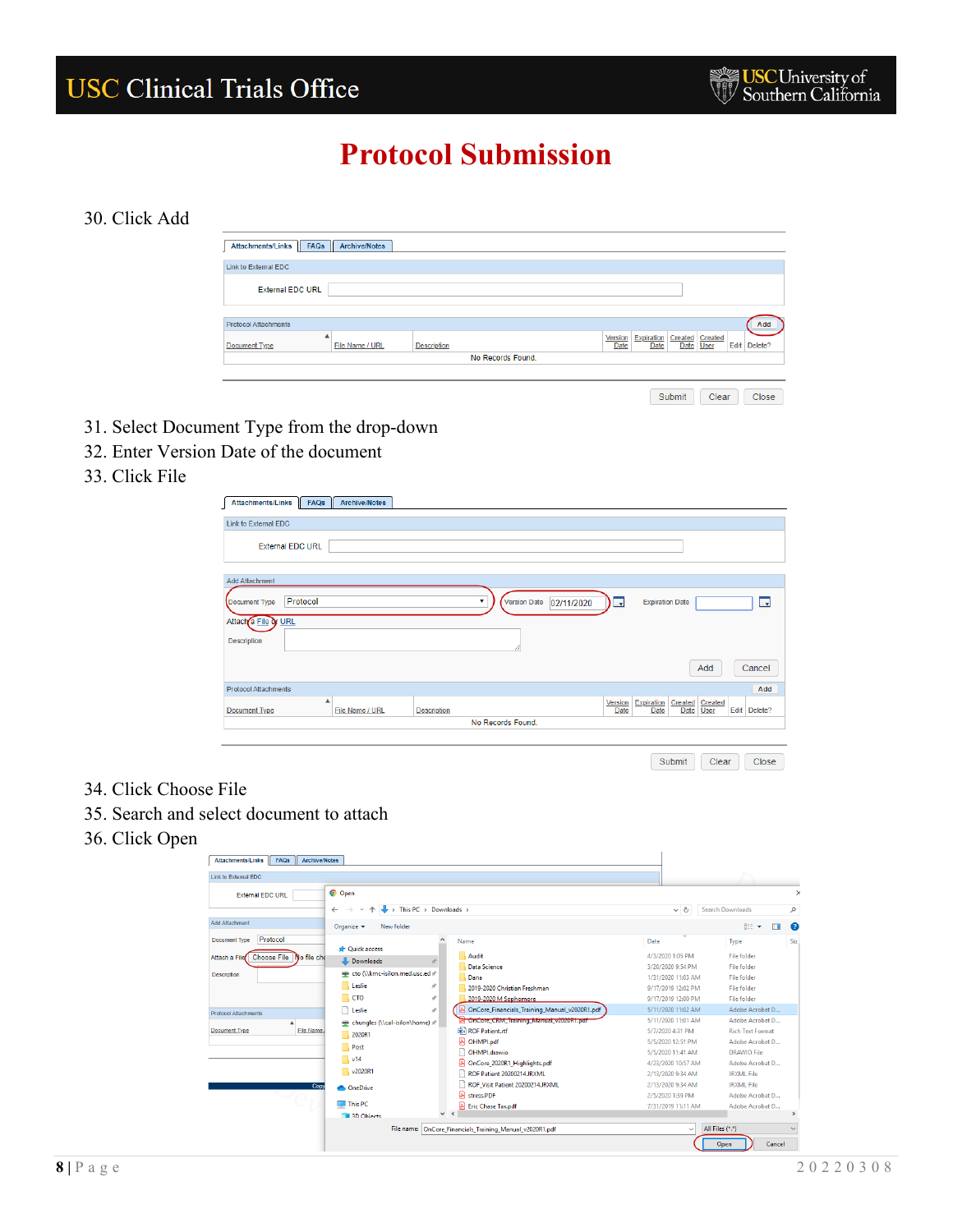#### 37. Click Add



### 38. Click Close

| Link to External EDC        |                                               |                    |                        |                    |                 |                          |      |         |  |
|-----------------------------|-----------------------------------------------|--------------------|------------------------|--------------------|-----------------|--------------------------|------|---------|--|
|                             | <b>External EDC URL</b>                       |                    |                        |                    |                 |                          |      |         |  |
| <b>Protocol Attachments</b> |                                               |                    |                        |                    |                 |                          |      | Add     |  |
| Document Type               | File Name / URL                               | <b>Description</b> | Version<br><b>Date</b> | Expiration<br>Date | Created<br>Date | <b>Created User</b>      | Edit | Delete? |  |
| Protocol                    | OnCore Financials Training Manual v2020R1.pdf |                    | 02/11/2020             |                    |                 | 05/11/2020 CHUNGLES Edit |      | 0       |  |
|                             |                                               |                    |                        |                    |                 |                          |      |         |  |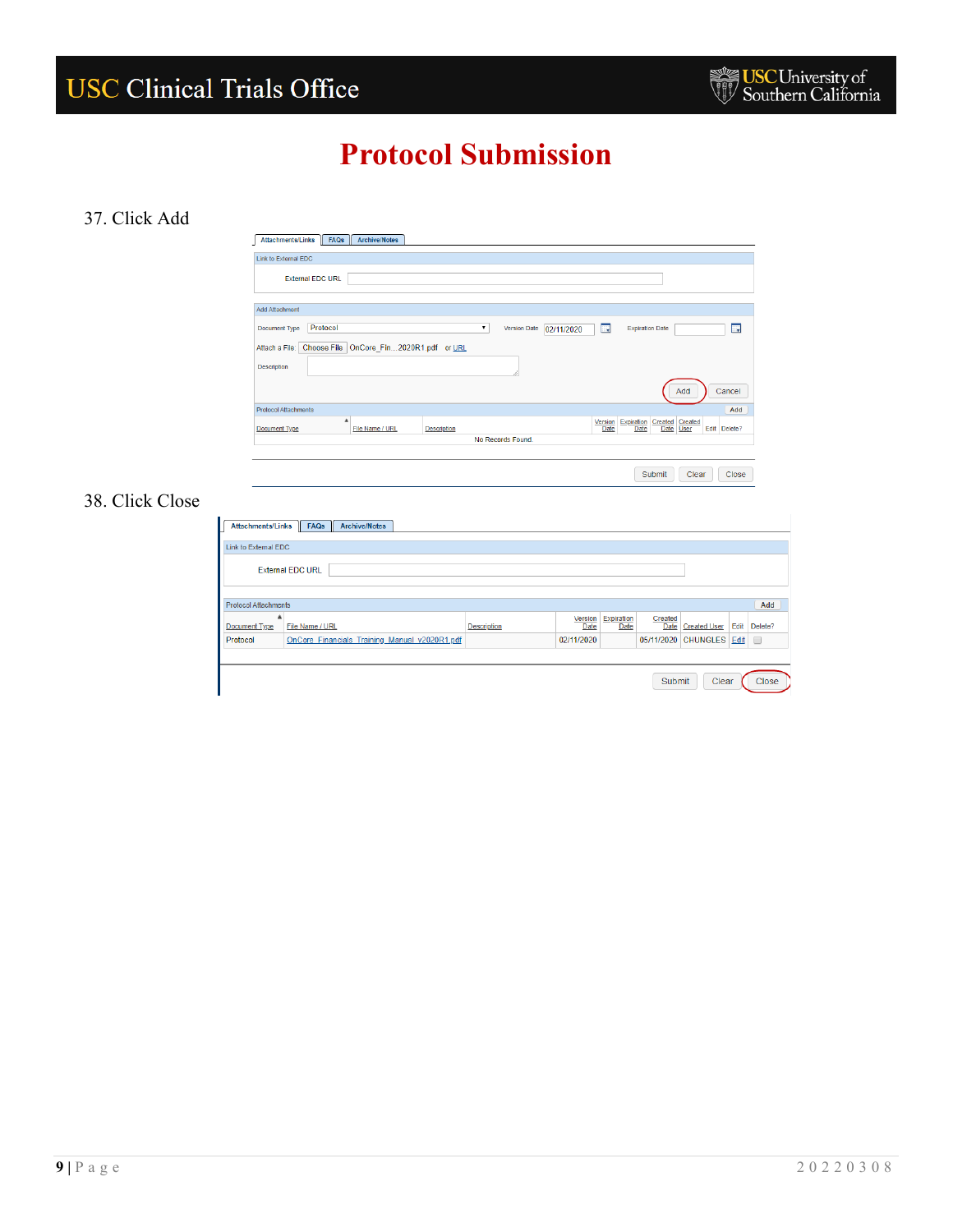### <span id="page-9-0"></span>**Identifying the Proper Sponsor**

The Sponsor providing the funding to USC should be identified as the primary Sponsor. For studies where the primary Sponsor is getting their funding from another sponsor, their funding source should be identified as the secondary Sponsor. Below are examples identifying the Sponsor, Secondary Sponsor and responsible USC Office for negotiating the award/agreement.

| <b>Sponsor</b> | <b>Secondary Sponsor</b> | <b>Responsible USC Officer</b> |
|----------------|--------------------------|--------------------------------|
| Industry       | None                     | <b>CTO</b>                     |
| Industry       | Industry                 | <b>CTO</b>                     |
| Non-Industry   | Industry                 | <b>CTO</b>                     |
| Non-Industry   | None                     | <b>DCG</b>                     |
| Industry       | Non-Industry             | <b>DCG</b>                     |
| Non-Industry   | Non-Industry             | <b>DCG</b>                     |

Most importantly, the proper Sponsor must be identified in order for the MCA to be generated (the screens are locked if the Sponsor is not included). For industry sponsored studies this is fairly straight-forward.

For studies where USC is a site for another institution, please identify the funding source as Sponsor.

<span id="page-9-1"></span>For IITs, the Sponsor for billing purposes should still be identified as the funding source if applicable even when we are holding the IND. Within OnCore the term "Sponsor" is related to funding source in most circumstances.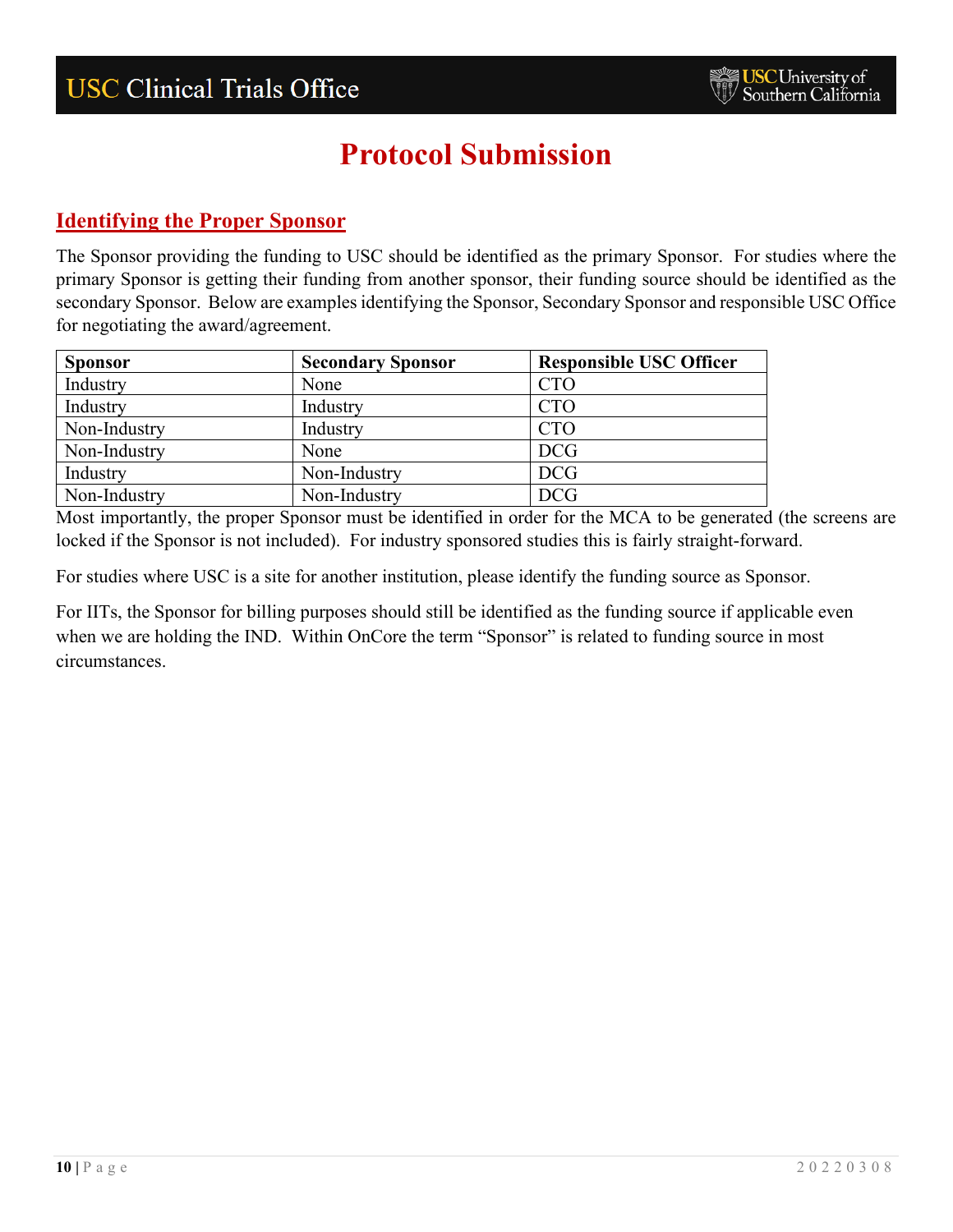### **List of Essential Documents**

If any of these documents are password protected, please provide such information within the comments field of the document at time of upload

- Word Version of CTA or Work Order
- Word Version of Confidentiality Agreement (for CDA Submission)
- Protocol
- Investigator Brochure
- Lab Manual
- Pharmacy Manual
- Sponsor Budget
- Sponsor Proposed ICF
- CTU Services Order Form (Required, if applicable)
- Ancillary Services Agreements (if applicable)
- IND Application/CMS Letter (if applicable)
- CIC Checklist (if applicable)
- Central IRB Form (if IRB is Central (Advarra, WIRB...))
- Device
	- o IDE Documentation/Number
	- o CMS Documentation
	- o Investigation Brochure
	- o VAC Form